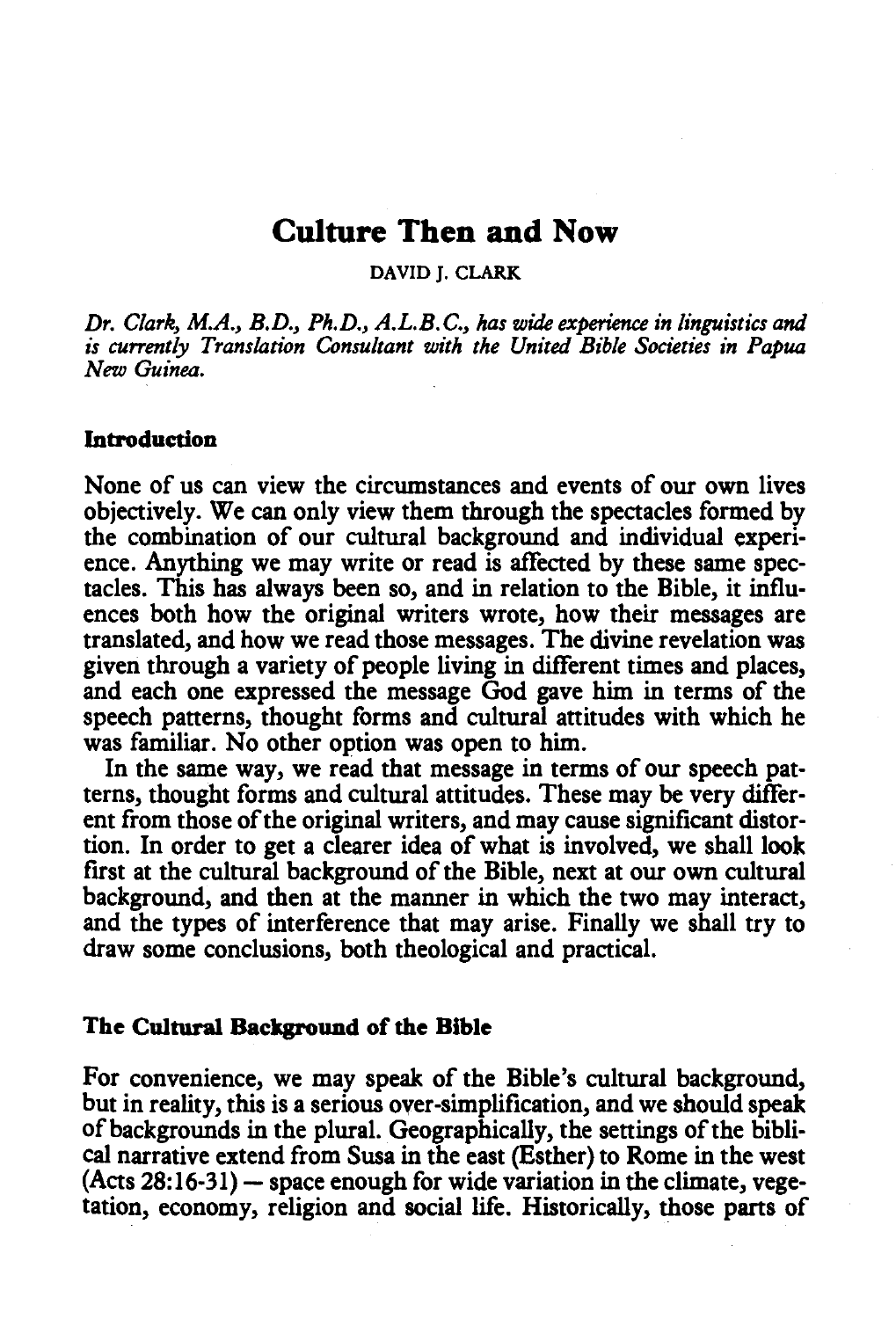the Bible which can be dated cover a period of about  $2,000$  years  $$ time enough for radical cultural changes to take place. We could mention the discovery of iron, and the introduction of coined money as significant examples.

Do we make a serious attempt to grasp this? Do we try to understand the vast differences between, say, the patriarchal period and the period of the Judges, between the days of Solomon and the days of Zechariah? Do we realise that Samson and Ezra would have been aliens to each other almost as much as both are to us? Even among contemporaries, what would James have had in common with Luke? Not nearly as much as we generally assume.

What of the other nations who set the political stage on which the events of Old and New Testaments were played out? So often the Egyptians, Assyrians, Babylonians, Persians, Greeks and Romans seem to us just an undifferentiated mass, notable only for their uniform passion for funny clothes. Yet in reality each nation formed a coherent social unit with its own attitudes and values. Each provided elements of major significance in the lives and times of the people of God. Each is deserving of study in its own right, as part of our task in understanding the Bible.

This is not the place to try to delineate the actual features of the cultural backgrounds of the Bible. An appreciation of them can only be built up gradually by careful reading in the historical and social life of ancient times, and by a study of commentaries on particular books. (For this purpose, two excellent and very readable volumes are *The Lion Bible Handbook,* and *The Lion Bible Encyc/opedia.)* Our purpose here is rather to call attention to the existence of this backcloth with all its richness and variety, and to urge that we pay more attention to it in our efforts to hear the message of Scripture, and to apply it in and to our own times and situations.

## **Our Own Cultural Background**

Probably we should again use the plural backgrounds, in view of the pluralistic society which we see in Britain today. However, we will for convenience assume that most readers of this paper share more or less similar circumstances and outlooks. (We could note in passing that in so far as this is true, it says something about both our successes and our failures in evangelism; but that is another matter.) How shall we characterize our own background? There are many features which we could explore, but for present purposes, let us pick out a few which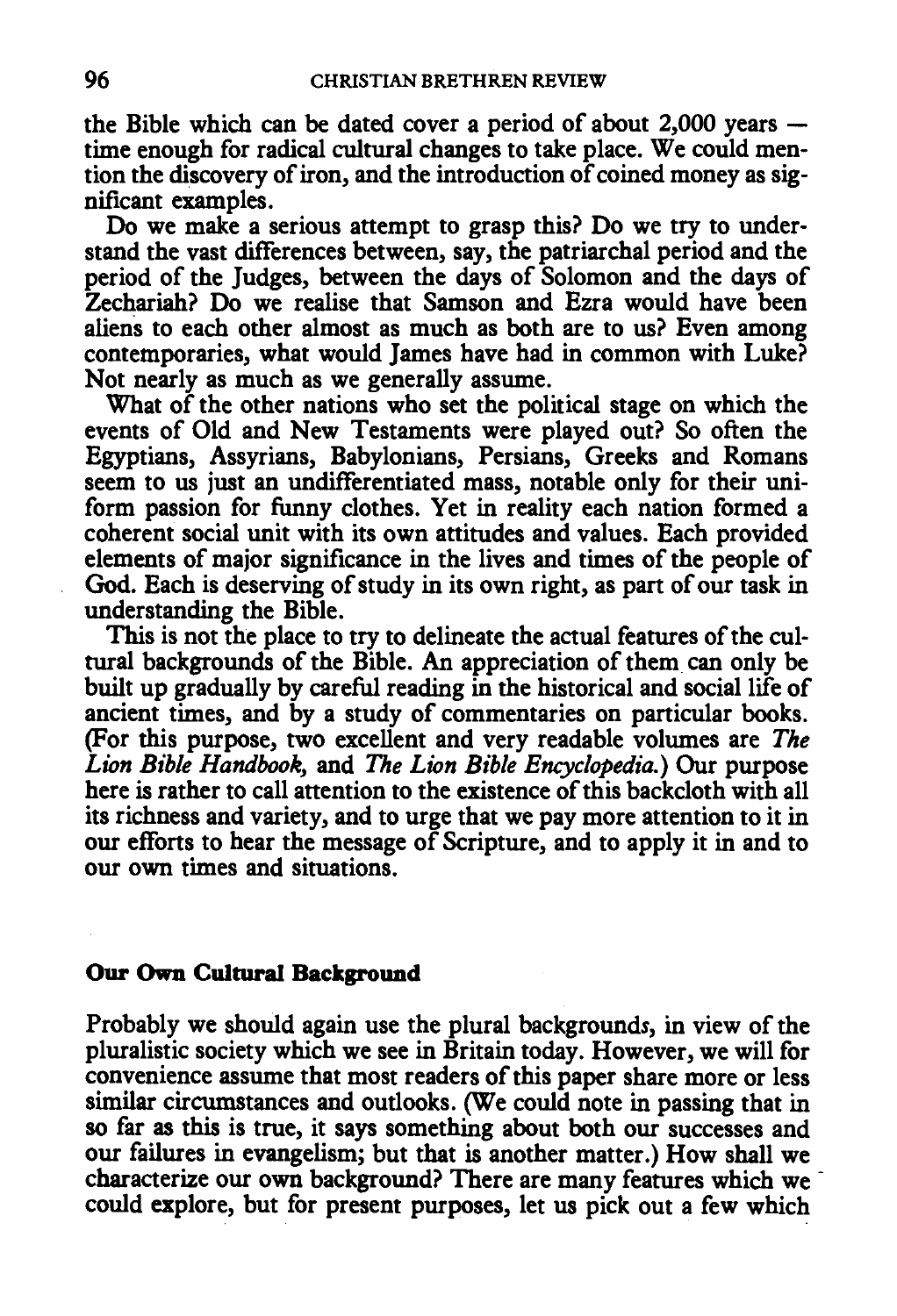show distinctions or analogies between us and our times, and the people of Bible lands and times.

We live in a well-watered land with temperate climate which supports patterns of vegetation, agriculture and animal husbandry quite different from those of the eastern Mediterranean. Only a small percentage of our population is involved in agriculture, and consequently there is an almost complete absence of a feeling of dependence on any supernatural agency for daily food. Our economic system is mainly industrial and capitalistic, and is heavily dependent on both imports and exports. All this is a far cry from the largely self-sufficient subsistence farming economy of the ancient world.

Our people are generally prosperous in spite of increasing unemployment, and poverty such as is taken for granted in many parts of the world has been virtually eliminated. Most people have access to technologically advanced services (running water, gas, electricity, mains sewage), and even luxury items are common (refrigerators, cars, telephones, televisions). People are very mobile, and many travel long distances to work each day, and even greater distances for holidays. Communications are quick and reliable. Several media purvey news and entertainment to the masses, most notably television, radio and newspapers. Health services and education are available to all, and literacy is practically universal. All this is in stark contrast with life in Bible times.

Our political system is one of (declining?) parliamentary democracy, which has no outward resemblance to any of the forms of government that we meet in the pages of Scripture. In the larger world, we have close economic ties within the EEC, military alliances within NA TO, and rather ill-defined historical and emotional links within the Commonwealth. We have a relatively small standing army which consists of volunteers. The average citizen does not take part in military activities. We are not a superpower, or rather, we are no longer a superpower, but one of a group of smaller nations who have to try to balance their interests against the interests of larger powers, and their independence against their need for protection. In this last feature at least we have something in common with Israel and Judah, caught up as they were in the recurrent rivalry between Egypt and the Mesopotamian powers.

A particular form of religion is acknowledged by the state, but its practice is largely neglected by the majority of the population. In its place, a vague kind of humanism dominates most people's minds, giving rise to a relativistic and largely egocentric view of ethics. These features certainly have some parallels in the Bible.

The main social unit is the nuclear family, and the extended family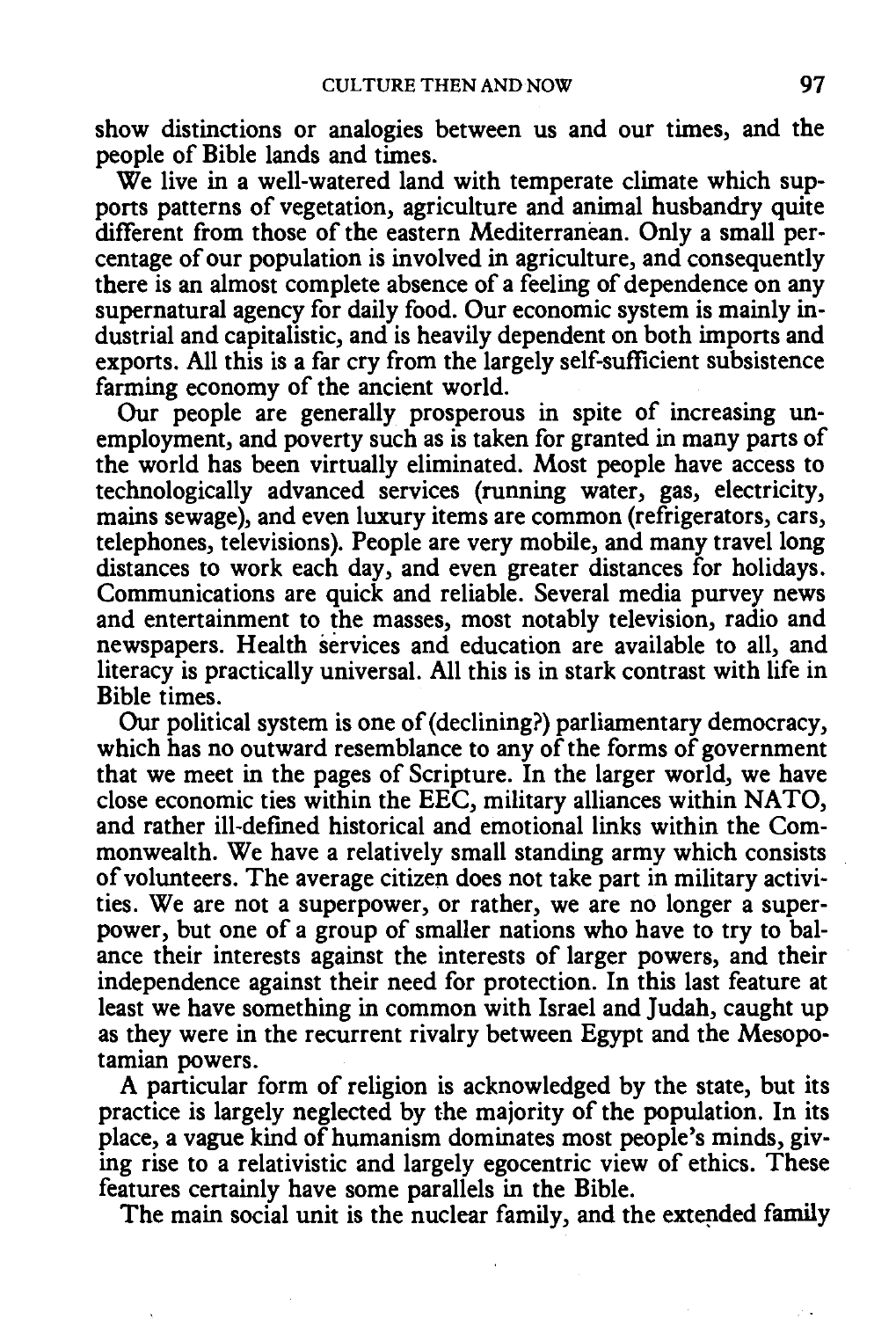plays rather a limited role. Marriage is in theory monogamous, but divorce is common, and 'serial polygamy' increasingly frequent. This is all markedly different from the strong clan and family loyalties of ancient Israel.

What attitudes are currently influential in our society? For a person like myself, who in the past decade has not spent more than a couple of months at a stretch in Britain, it would be precarious to pontificate. However, several recent comments elicited from better informed observers have emphasized what could be called 'the Nescafé mentality', the desire for instant everything. This manifests itself in such diverse areas as hire purchase, premarital promiscuity, and even attitudes to evangelism. Though this attitude is not without biblical precedent (Amos 8:5; Micah 2:1-2), it is very different from the patient dependence on the annual round of the seasons that no one could avoid in Bible times (cf. James 5:7).

There are of course many other features of our culture that could be mentioned, but these are some of the main ones that are formative in our outlook on life.

# The Interaction of Biblical and Modern Cultures

If we were to represent the biblical and modern cultures diagrammatically, we could show the one as a circle and the other as a square, as in figure I. The lack of overlap between them symbolizes the time

Figure1



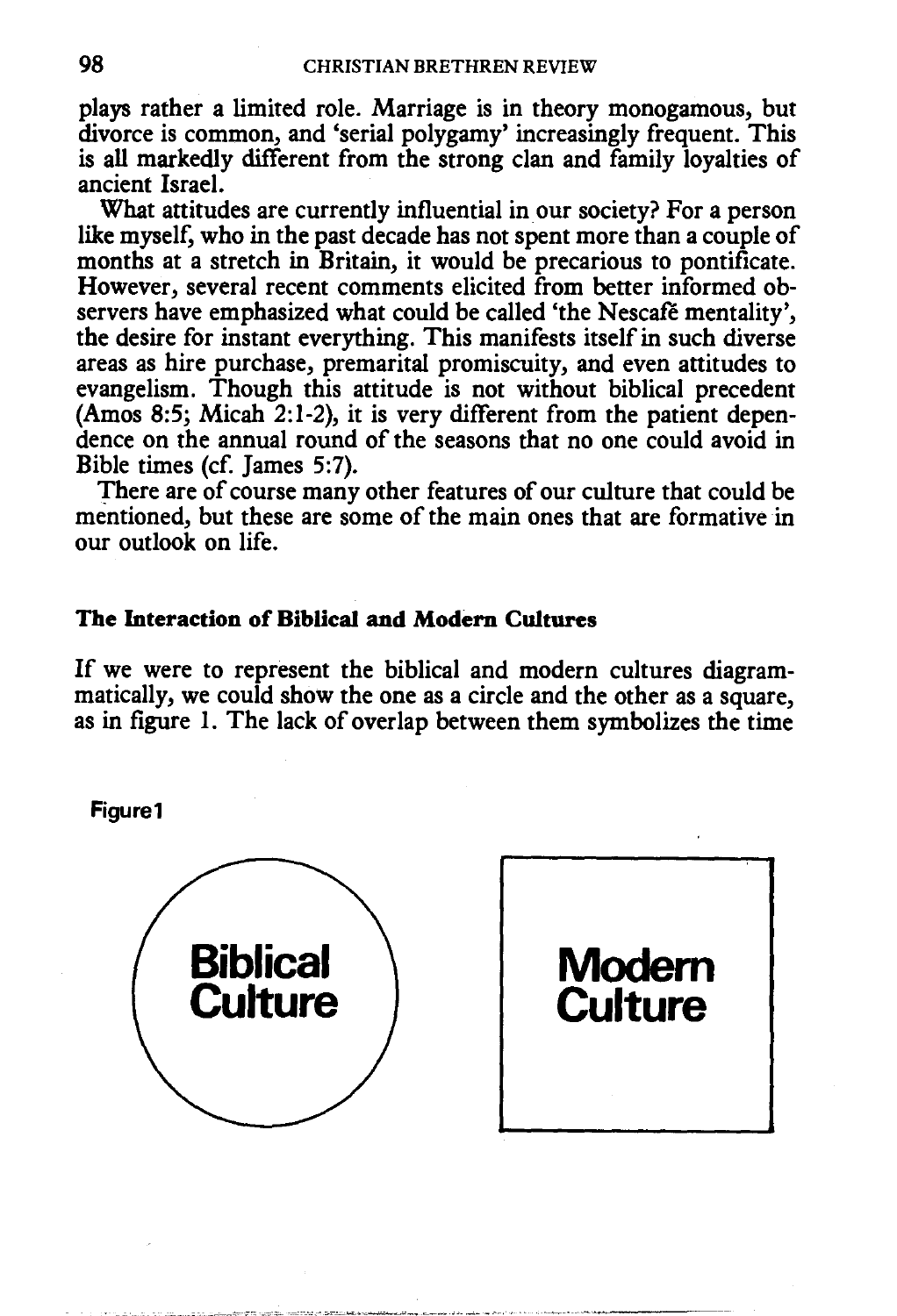



gap between Bible days and our own. If the message of the Bible is to permeate a modern society, it needs first of all to be translated into the language spoken by members of that society. This can only be done if some members of the modern society learn the biblical languages and familiarize themselves as much as possible with the biblical cultures. These people must try to cross the time gap and extend their 'square' cultural background into the 'circular' background. We could represent this process as in figure 2. The modern translators can never become participating members of the biblical cultures, but they can develop enough understanding to express the message given through the biblical background in such a way that other members of their culture will also be able to understand it. This understanding will never be total even for the translators, but it can nevertheless be adequate to 'reincarnate' biblical faith in a modern cultural expression.

This indicates the key role of translators in the long term building and development of the church. The translator functions both as a prism and as a filter. As a prism, he allows the light of the biblical message to pass from its source in the original language and culture into his own (or indeed into some other) language and culture; but in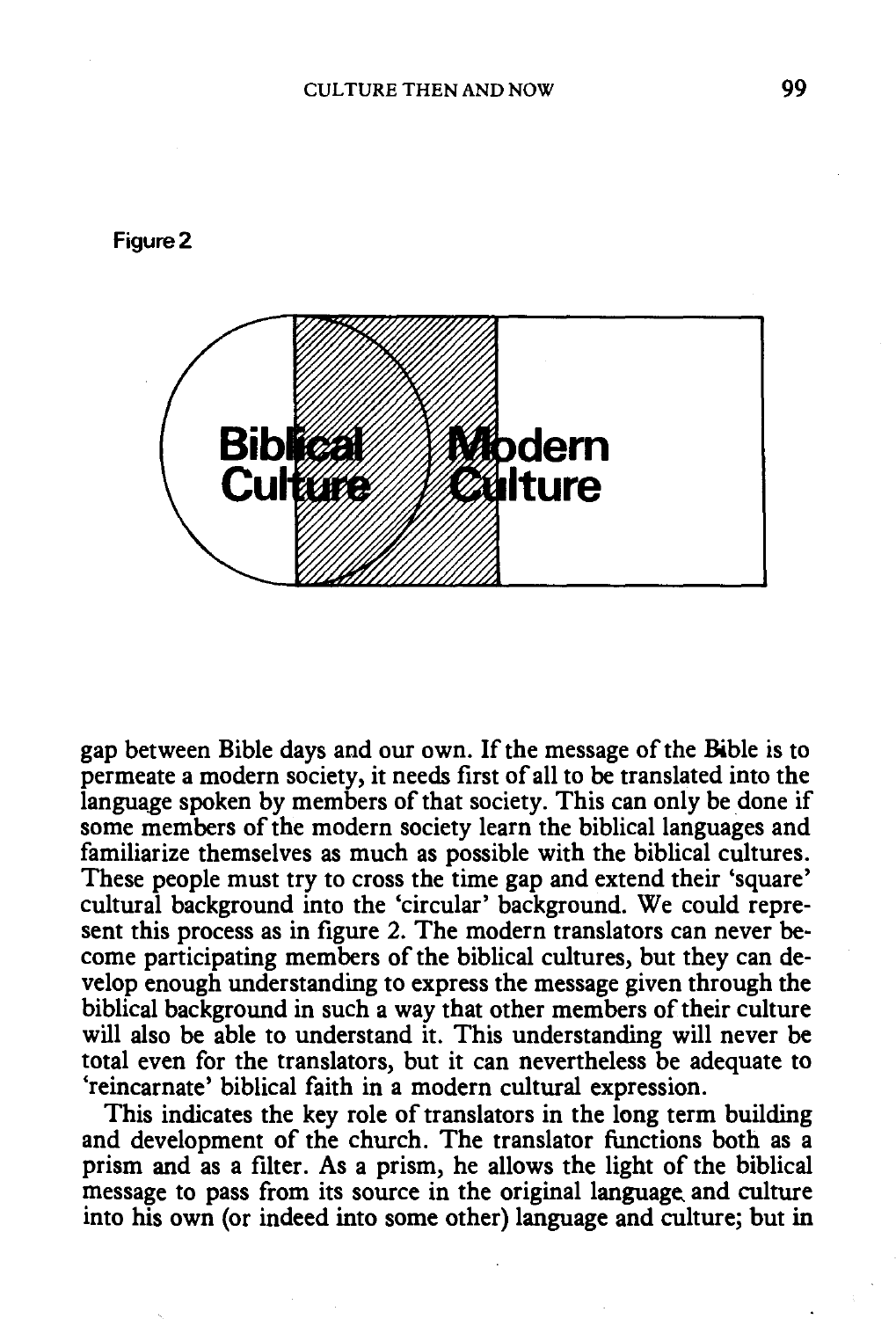the process he to some extent deflects it, and gives it a different direction. As a filter, he impedes some part of the spectrum of the biblical message, and perhaps gives a new emphasis to some other part. The conscientious translator tries of course to minimize both these effects, but because the biblical languages and cultures can never be completely congruent with any modern language and culture, these effects can never be completely eliminated. For this reason, serious Bible students should never rely exclusively on only one version.

There is one ironical factor in the situation of the Bible translator that should not pass without notice. In order to carry out his task, he familiarizes himself as much as possible with the biblical languages and cultures. Yet the more he does so, the less typical he becomes of his own culture, and the harder it is for him to remember how much background knowledge is available to the average member of his target audience. As in any specialized subject, it is easy to take for granted more knowledge than the readers actually possess. For this reason, an effective translation committee almost always contains at least one person who is not an expert on the biblical background, in order to make the others keep their feet on the ground!

### Some Types of Interference

Various types of interference can arise from the lack of congruence between the biblical languages and cultures and our own. One obvious type is linguistic interference  $-$  forcing the sentences of a translation into patterns which are unnatural in order to make them as close as possible to the structures of Greek or Hebrew. Older English translations such as AV, RV or even RSV, show a lot of this sort of interference, but in more recent versions (like JB, NEB, GNB, NIV}, it has been largely eliminated, or at least kept down to an unobtrusive level.

A second type of interference comes from unfamiliar items of biblical culture. What are mandrakes (Gen. 30:14-16)? What is an ephod (Exod. 25:7 etc.)? What are Urim and Thummim (Exod. 28:30 etc.)? What is hyssop (John 19:29 etc.)? Or chalcedony (Rev. 21:20 etc.)? Or myrrh (Matt. 2:11 etc.)? A lack of knowledge of such items may be an irritation to the reader, but yet it may not prevent him from grasping the overall thrust of a passage. In some Bibles, such things are explained in footnotes or in a word list. In any case it is not difficult to obtain information about them from a commentary or Bible dictionary, so long as one knows a language like English in which commentaries and Bible dictionaries are available.

A third type of interference arises from a failure to understand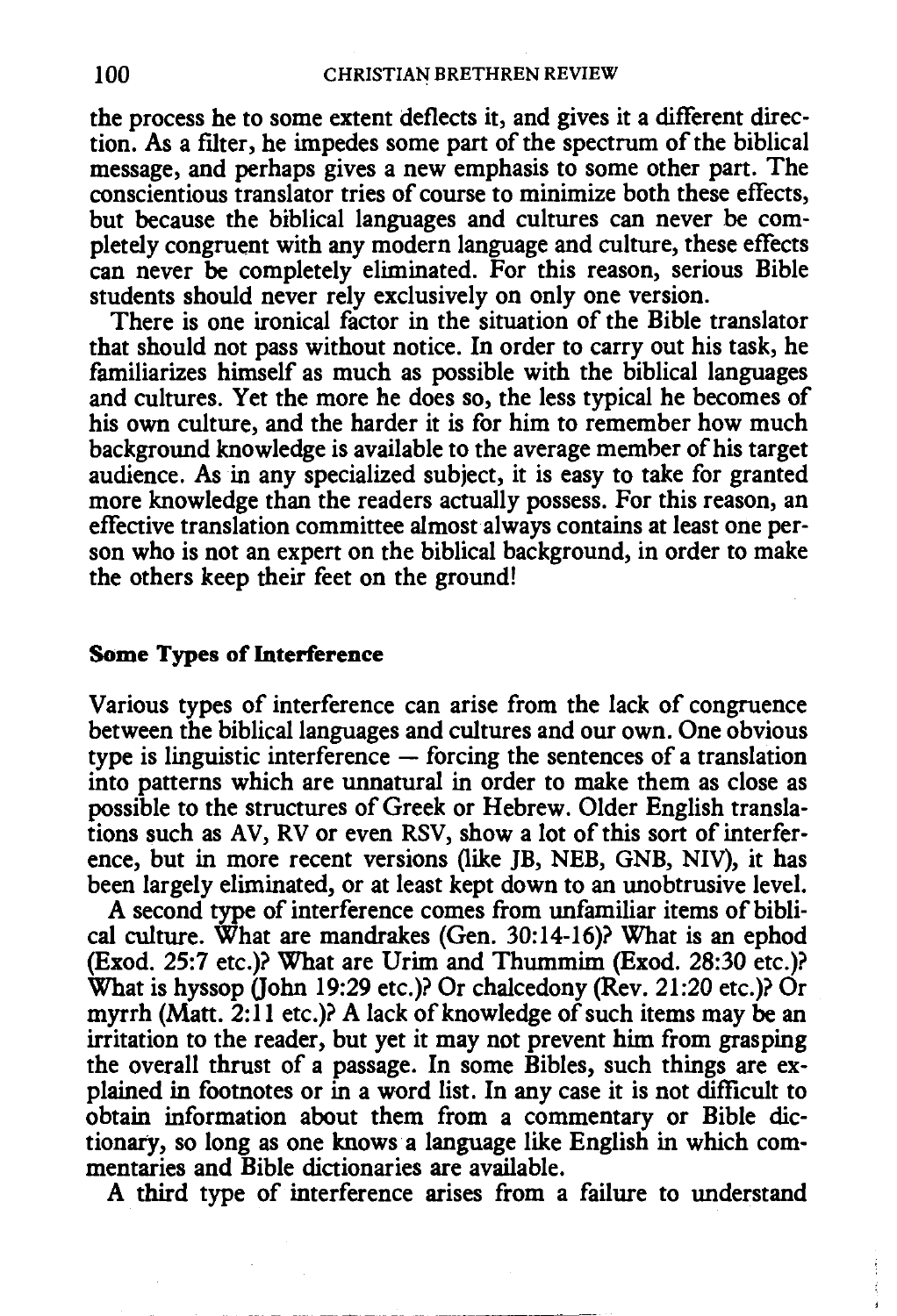everyday practices of biblical culture. Why did Sarah give Hagar to Abraham? Why did Rachel steal Laban's household goods? Why would Isaiah not want Ahaz to enter an alliance with the Assyrians? What was special about a man carrying a water pot? Why did Jesus choose a donkey on which to ride into Jerusalem? If unanswered, such questions can hinder or even prevent the overall understanding of a passage. We all tend to interpret the unknown in terms of the known, and this habit may cause us to think that we understand when in fact we do not. Sometimes commentaries help with this sort of problem, but sometimes they do not. The author may assume that the reader does not need such a point explained, and may be reluctant to talk down to him. Or the author may be interested in other aspects of the text.

A more subtle type of interference comes from presupposition in the biblical cultures which are never explained in the text. We encounter one such in Gen. 1, in the repeated expression 'there was evening and there was morning' (RSV). The average English reader will be vaguely puzzled, as I was myself on first reading these words, because he 'knows' that morning comes before evening. What but sheer perversity would make anyone put them the other way round? Nowhere does the Bible itself explain that the Jews regarded the day as beginning at sunset. Biblical writers had no need to explain this because all their potential audience already 'knew' it. To explain it would have been as unnecessary as explaining to an Englishman that January is the first month of the year. This example is of course a trivial one, and an ignorance of Jewish time reckoning will not prevent an English reader from grasping the main thrust of Gen. 1.

However, there are much more serious problems behind other passages. The complications in counting regnal years and accession years have made for many chronological problems in the books of Kings. The selectiveness of certain genealogies has given rise to serious misunderstandings about such a matter as the date of creation. What exactly is the logic behind Jesus' argument about the Son of Man being able to forgive sins (Mark 2:9-11 and parallels)? How does Jesus prove his point about the reality of the resurrection (Mark 12:26-27 and parallels), and why did his audience accept his argument as conclusive? We may easily take it for granted that we understand, but could we actually explain the presuppositions that allowed Jesus to argue as he did?

The saving work of Christ is explained in Scripture by a variety of analogies, each highlighting a different facet. Inevitably the analogies are drawn from first century Mediterranean culture. Some, such as that of redemption, with its background of release from slavery, are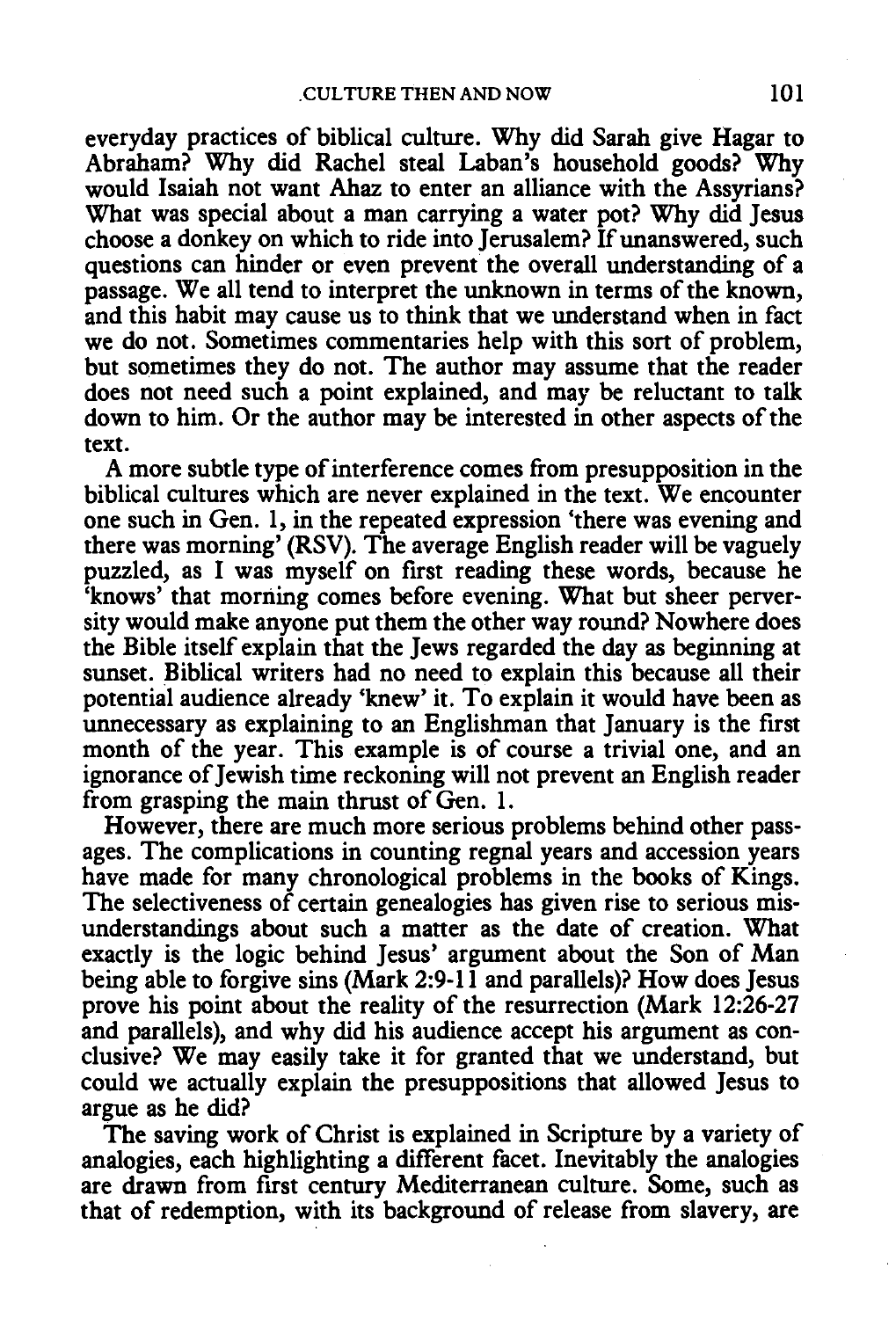more culture-bound than others, such as that of reconciliation. The analogy of a ransom probably speaks more potently to us today than it did even ten years ago, because of the increase in well publicized political kidnappings. (What new analogies could we use to bring home the contemporary relevance of the cross?)

A recent book entitled *Poet and Peasant* by Kenneth E. Bailey explores the culturally conditioned implications of some of Luke's parables. Even readers who do not wish to follow Bailey's exegesis in all its details will hardly fail to gain a greater insight into the importance of the cultural setting of the New Testament, and its significance for our understanding and interpretation. This is true not only of admittedly difficult parables such as that of the Unjust Steward (Luke 16:1-9), but also of a very well-known one like the Prodigal Son (Luke 15:11-32). If even familiar passages like these may hold hidden ob-15:11-32). If even familiar passages like these may hold hidden obstacles, then how much more may Romans or Hebrews?

In this brief survey, we have concerned ourselves only with some salient features of the biblical background that may interfere with our understanding. It is also possible for such interference to arise from more deep-seated factors such as world-view, epistemology, social structure and so on. (Compare Hesselgrave, *Communicating Christ Cross-culturally.)* 

It is, of course, possible for interference to arise from the cultural background and presuppositions of the reader. A Papuan pastor preaching on the parable of the Rich Fool (Luke 12:16-21) made his main point that the rich man deserved a sudden death because he had been foolish enough to speak to his own soul (verse 19). This may seem to us a ludicrous mistake, but to him the parable appeared to be reinforcing a taboo he had accepted unquestioningly from childhood. How often do analogous mistakes occur in our preaching? And how often do they pass undetected because the entire audience shares the presuppositions, and consequent misconceptions, of the preacher? Naturally, the greater the cultural distance between the Bible and the modern audience, the greater the likelihood of errors in the interpretation. (We should not assume that we are at an advantage over other cultures in this. Many a rural culture is significantly closer to the biblical background in practices and values than our urban, industrial society is.) Some culturally based errors may turn out to be of major importance. For instance, the theory of evolution has had ea strong influence on the attitude of the general public towards the Bible; how much of this negative impact arose from the misinterpretation of Gen. 1 by both sides in the debate?

Cultural interference with the understanding of the Bible can and does affect all of us at times. This includes translators, preachers and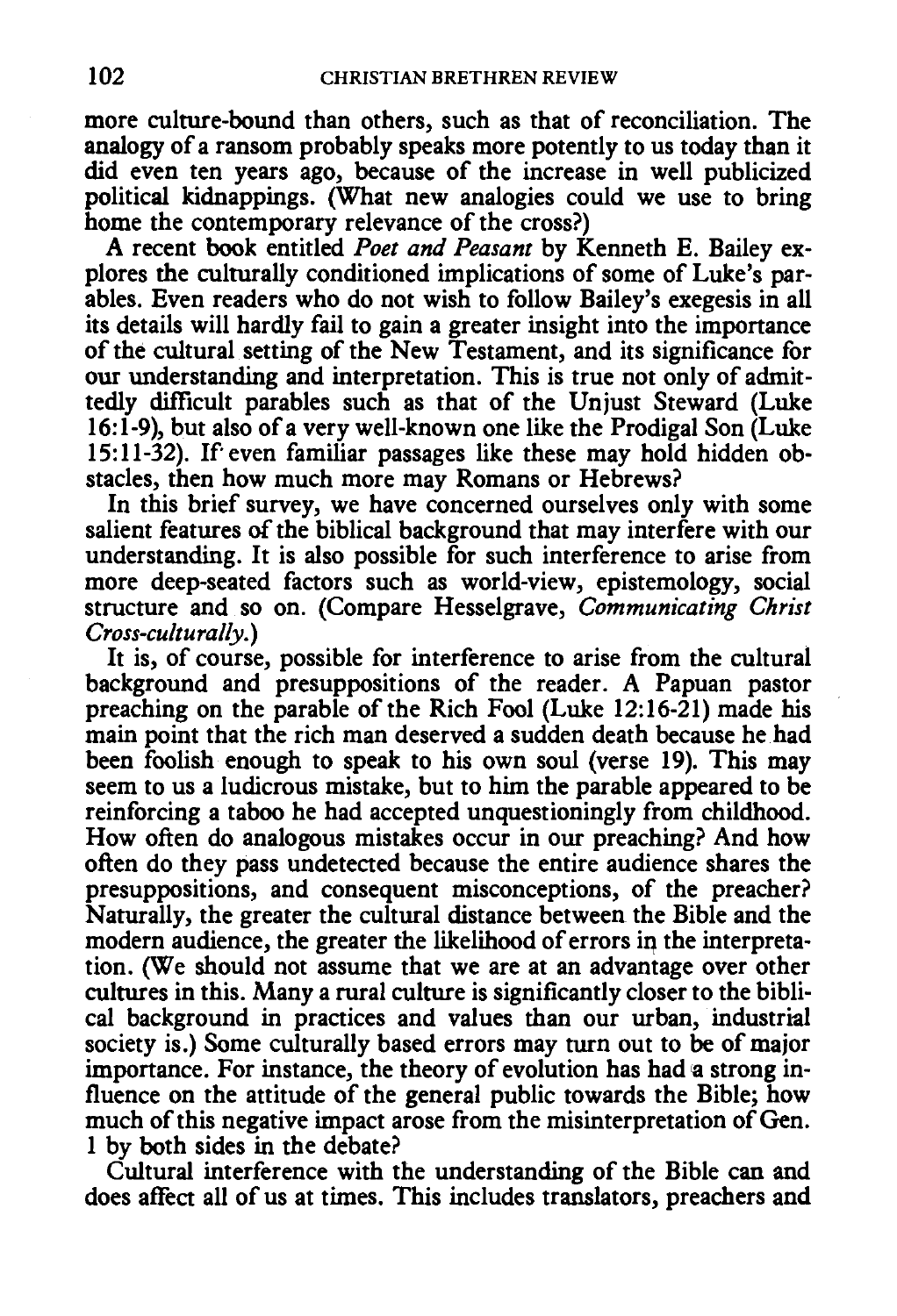hearers. We may reasonably expect translators to be sufficiently well equipped for their task that they are aware of the problems, and are able to handle them competently and honestly. In this way, they can minimize the difficulties for their readers, though they will never be able to eliminate them entirely. There remain historical, geographical and cultural references in the Bible which even the experts cannot now explain, and perhaps never will be able to. With respect to preachers, may we not expect that they too will do all in their power to understand the background of the Bible before expounding it to others? Many do of course, but not all, and there is always more to be learnt than time to learn it. But until we have grappled seriously with the background of the Scriptures, how much confidence can we have that we really have grasped the message that the writers intended? And without such confidence, how can we pertinently apply that message to our own times and circumstances?

## Conclusions

We have seen that God in his providence used not just one language, culture or historical period as the vehicle for divine revelation, but several. From this, we may conclude that no one language, culture or period was a fit vehicle for the totality of that revelation. Conversely, we may expect that no language, culture or period is totally unable to receive and understand at least those parts of the divine revelation that it needs most. The command to take the Gospel to all nations carries with it the implication that they will all be able to understand when the message is delivered in an appropriate way. Despite the difficulties, the message is within the grasp of anyone who is willing to study the Scriptures diligently and sincerely. There are, and will continue to be, problems and difficulties in communicating a message given originally in a particular time, place, culture and language to the people of a different time, place, culture and language. But if God could originally communicate across the chasm between heaven and earth, he will surely help us to communicate across the fissures between one earthly group and another. In so far as all peoples share a basic humanity, all can grasp the essential message of God's love and grace when it is presented in a linguistic and cultural form that is relevant to them. The proof of this lies in the worldwide growth and rooting of the church, and the 'incarnation' of the Gospel message in such a diversity of cultures.

With respect to our own culture and language, we may draw some further conclusions. Just as no one language, culture or period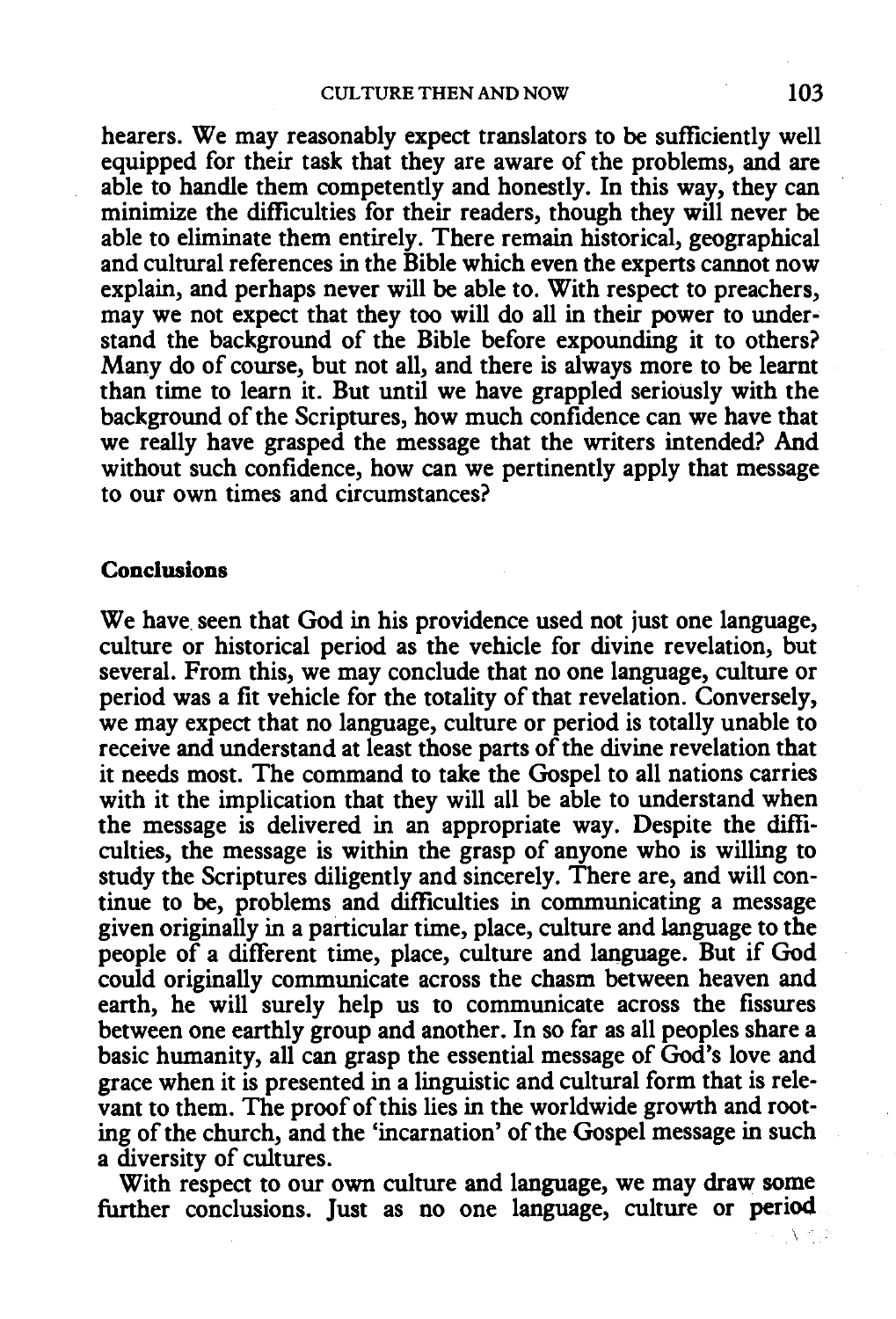received the totality of the divine revelation in the first place, so no one language, culture or period really understands the totality of that revelation. This may be very hard for us to accept. We come from a group that has had access to the whole Bible in its own language for centuries. We belong to a culture that has been permeated by biblical values for generations. We live in a time when knowledge about the Bible is readily available to anyone who wants to acquire it. But nevertheless we remain bound by the linguistic categories and the unquestioned values of our culture and generation. For example, most of us probably take for granted that a freely elected representative government is the best form of government, and one towards which all peoples ought to be striving. Yet in a wider perspective, this is a form of government which has appeared only in the last couple of centuries, and only among limited groups of people. It may yet come to be looked back on as a temporary and localized aberration from 'normal' forms of social organization. Most Christian people, both past and present, have lived out their lives under very different forms of government, and many have not seen, and do not see, the 'advantages' of our·type of government which are so obvious to us.

A tiger born in a zoo not only does not know what it is like to roam through the forest, but does not even know that forests exist. In the same way, cultural and historical blinkers blind every one of us to some aspect of God's message  $-$  and we never even realize it. The more we can begin to realize it, however, the more we shall be stimulated to learn of other cultures, and their experience of Christ. To understand the message of the Bible in the context in which it was given, we need to study its cultures. To apply that message relevantly to our own situations, we need to develop a cenain detachment from our own language, culture and period. And to keep us humble, we need to realize that Christians from other cultures always have something to teach us about the extent of the biblical message and its application to the human situation. It is after all only 'with all the saints' that we 'may have power to comprehend' the full scope of the biblical message of 'the love power to comprenent include the scope of the oronical<br>ressage of 'the love of Christ' (Eph. 3:18-10). But even then, we can icssage of the love of Christ (Eph. 3.10-17). But even then, we can<br>nly confess that it 'surpasses knowledge'. Evnloring 'the fullness of God' will be our occupation for eternity.

#### **Bibliography**

Bailey, Kenneth E., *Poet and Peasant* (Grand Rapids: Eerdmans, 1976) Hesselgrave, David J., *Communicating Christ Cross-culturally* (Exeter: Paternoster, 1978)